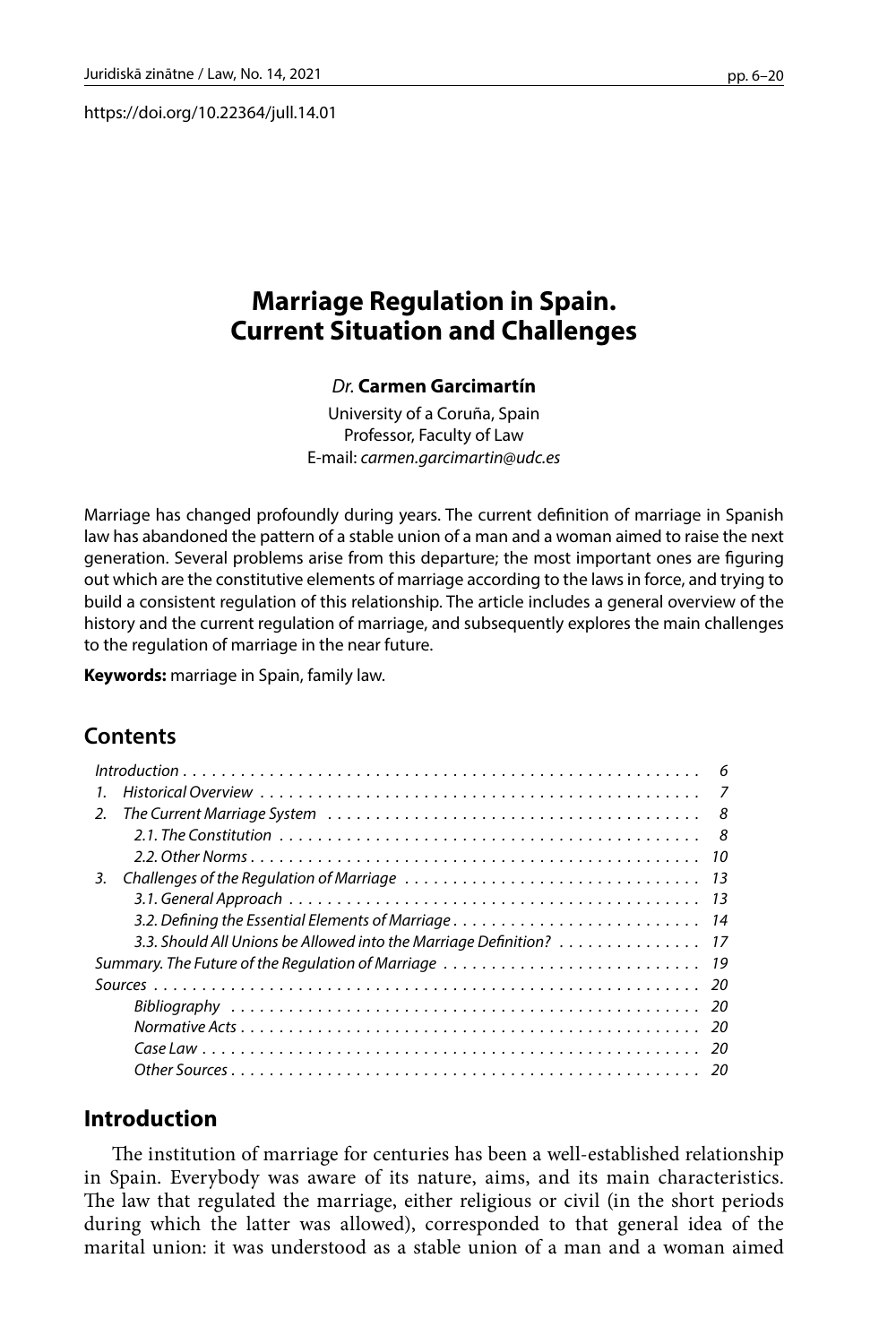at rearing the next generation. From a sociological point of view, marriage was the principal way to create a family. Surely, other kinds of unions – mainly cohabitation, which had not been preceded by marriage – were known in the country, but only the marital union enjoyed the legal status and social recognition.

Since the last decades of the XX century, major changes took place in Spain regarding the structure of the families. Family units became more diverse; factual unions and same-sex unions, among others, were socially accepted and legally recognized. The regulation of these other kinds of unions followed a specific pattern: instead of enacting a new regulation for each of these unions, taking into account its aims and characteristics, most of them were embedded in the marriage. As a consequence, the marriage gradually lost its clear shape and became a union that barely resembled the one of thirty or forty years ago. At this point, some authors wonder whether it makes sense to regulate marriage as a distinctive institution in the Spanish Civil Law. Others try to figure out the essential elements of the current legal marriage, as new challenges are still ahead.

The current article has three parts. The first one is a historical approach to the regulation of marriage in Spain. The second one explains the current situation, and the third one addresses the prospective of marriage in the Spanish law.

#### **1. Historical Overview**

The regulation of the marital relationship in Spain has directly descended from the Canon Law. Although Spanish Law belongs to the Roman-Germanic tradition, marriage has not retained many features from the Roman marriage – which is the antecedent of current factual unions, not marriage<sup>1</sup>.

The fall of the Roman Empire made Canon Law succeed in this field. After the Reformation, Europe split up into Protestant and Catholic countries, with Spain falling into the Catholic area. Thus, Catholicism became the official religion between 1492 and 1978. Hence, from the end of the Middle Ages until the end of the XIX century, Canon Law marriage was the only one regulated in Spain, and then the prevailing marriage until the end of the XX century<sup>2</sup>. There were two short breaks, with two laws of compulsory civil marriage $^3.$ 

The first modern law of civil marriage was enacted in 1870. It established that only the civil marriage would have civil effects, but it was ignored by most people who continued to marry according to the Canon Law<sup>4</sup>. To prompt the citizens to comply with the law, in 1872 the legislator approved a Decree that declared the children born within the Canon Law marriages illegitimate. Far from solving the problem, it worsened the situation, as thereby the number of illegitimate children in Spain increased. At that time, it was a major issue because of the succession

I would like to thank Jaime Vázquez García, Law and Business UDC student for his research assistance.

Only literature available in English is cited in this article, although a number of articles in Spanish have been consulted for this work.

<sup>&</sup>lt;sup>1</sup> Nonetheless, the modifications of the regulation of the marital union in the latest years have introduced nuances to the idea of marriage that was prevalent in the past.

<sup>&</sup>lt;sup>2</sup> In 1564, King Philip II ordered that the dispositions of the Council of Trent about marriage were published as Law of the country and in all territories dependent on the Spanish Kingdom.

<sup>&</sup>lt;sup>3</sup> *Cfr. Martínez-Torrón*, J. Religion and Law in Spain. 2<sup>nd</sup> edition. The Netherlands: Wolters-Kluver, 2018, p. 233.

<sup>4</sup> Actually, this law was a kind of replica of the regulation of Canon Law marriage. It maintained impediments such as sacred orders and the vow of chastity in a religious institute, and considered the marital union indissoluble.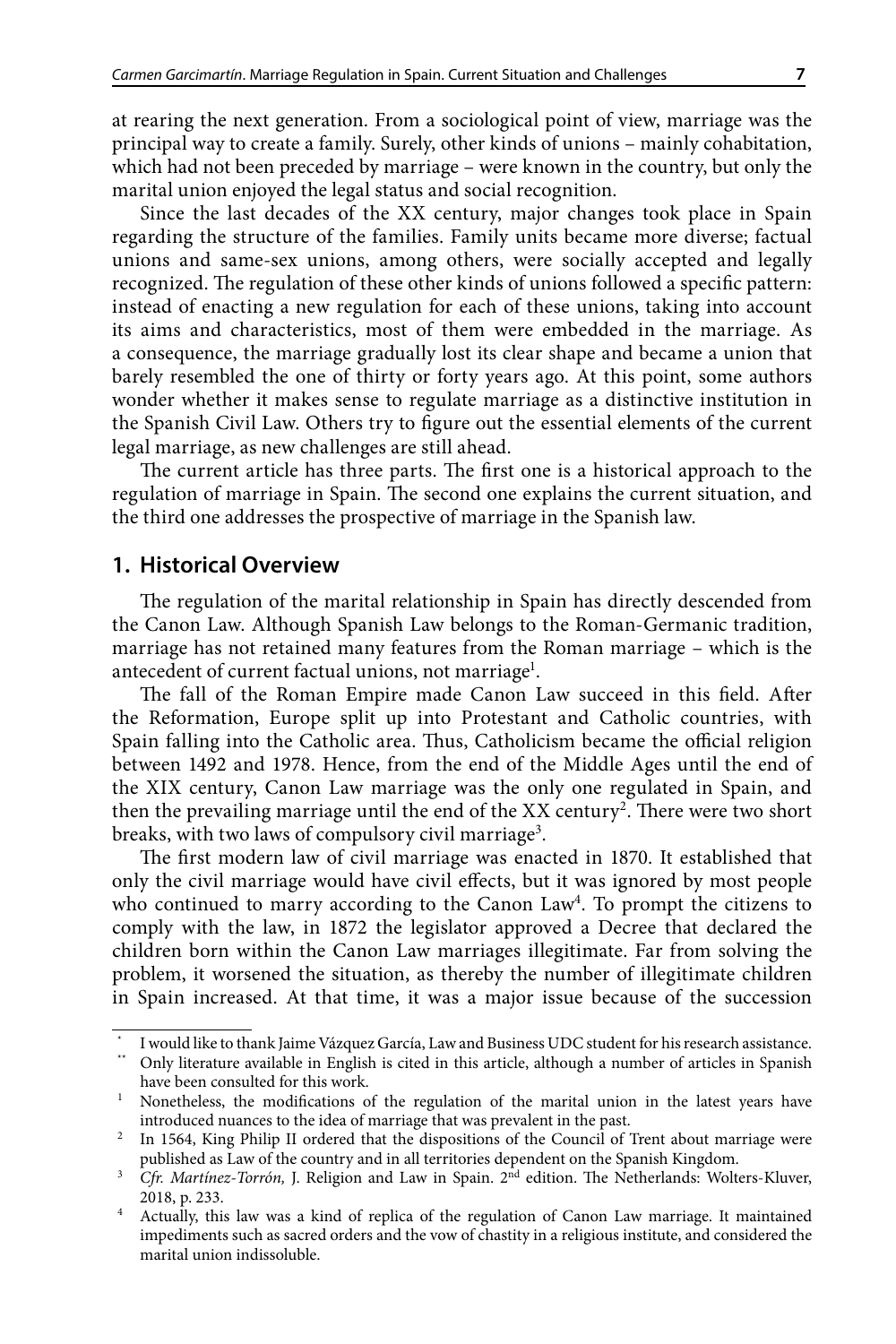laws in force. This situation was resolved in 1875, when the Law of civil marriage was repealed and the children born within Canon Law marriages since 1872 were recognized as legitimate with retroactive effect.

A system known as "subsidiary civil marriage" was in force since 1875. It meant that Catholics should marry according to Canon Law, and those who did not belong to the Catholic Church, or had declared that they did not profess that religion, could celebrate a civil marriage. Besides, the decisions of ecclesiastical courts about the validity or nullity of marriages were granted civil effect.

The second attempt to implement a system of obligatory civil marriage took place during the Second Republic, in 1931, when for the first time ever, divorce was accepted as a way to dissolve the marital bond, to the point that it was formally recognized within the Spanish Constitution<sup>5</sup>, leading to the enactment of the Spanish Divorce Law during the following year (1932). However, the aforementioned law still required a "justified cause" in order for the divorce to be accepted<sup>6</sup>, and ended up being formally repelled in 1938, in the middle of a civil war that lasted from 1936 to 1939. Once the war ended, there was a return to the system of subsidiary civil marriage that remained in force until the contemporary Spanish Constitution was enacted, on December 27, 1978, and the Civil Code was modified to be consistent with the Constitution<sup>7</sup>.

## **2. The Current Marriage System**

#### **2.1. The Constitution**

The Spanish Constitution provides the framework for the regulation of marriage. It does not contain a definition of the marital relationship; it does not stipulate the marriage system that must be implemented, either<sup>8</sup>. As expected in the fundamental text of a juridical body, it solely encompasses the main features of marriage, leaving its regulation to the lawmakers. For the purposes of the current article, two main sections can be highlighted: Section 32 and Section 16.

Section 32 stipulates:

*1. Man and woman have the right to contract matrimony with full legal equality.*

*2. The law shall regulate the forms of matrimony, the age and capacity for concluding it, the rights and duties of the spouses, causes for separation and dissolution and their effects*.

<sup>5</sup> Section 43 of the Spanish Constitution 1931: "Marriage is based on equal rights for both sexes, and may be dissolved by mutual dissent or at the request of either of the spouses with allegation in this case of just cause."

<sup>&</sup>lt;sup>6</sup> The grounds for divorce are contained in Section 3, and include bigamy, one of the spouses being charged with deprivation of liberty for over ten years; suffering a contagious and serious venereal disease acquired through sexual relations either outside of the marriage and after its celebration, or before it, had they been purposefully concealed from the other spouse at the time of concluding the marriage.

<sup>7</sup> Law 30/1981, July 7, that modifies the Civil Code in matters of marriage, B.O.E. No. 181, July 30.

<sup>&</sup>lt;sup>8</sup> Marriage system, in this context, refers to the norms stipulating the kinds of marriages which are granted civil effects, and on what conditions it is done.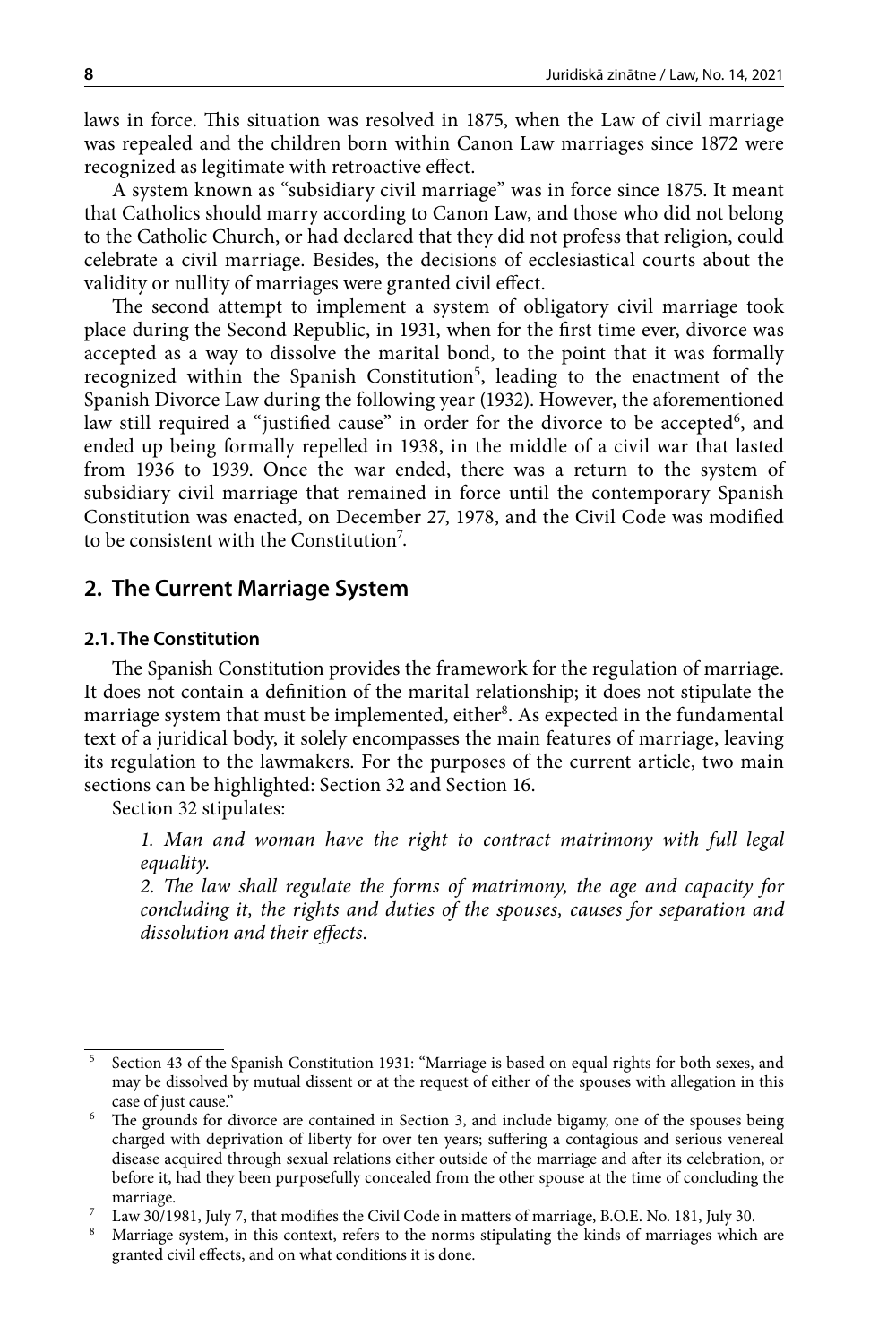Section 16 states:

*1. Freedom of ideology, religion and worship is guaranteed to individuals and communities with no other restriction on their expression than may be necessary to maintain public order as protected by law.*

*2. No one may be compelled to make statements regarding his or her ideology, religion or beliefs.*

*3. There shall be no state religion. The public authorities shall take into account the religious beliefs of Spanish society and shall consequently maintain appropriate cooperation relations with the Catholic Church and other confessions*.

Some elements pertaining to marriage can be deduced from these articles.

The mention of the "full legal equality" between the spouses in Section 32 could be rendered, nowadays, as an open door to same-sex marriages. However, it was not the particularly feasible rendering of this concept at the time when the Constitution was firstly enacted. The reference to the equality between men and women in the marital relationship refers to the unequal relationship between husband and wife that existed until a few years before the Constitution was approved. During that time, women were subjected to their spouses' will, to the point that they required their husbands´ permission for a number of juridical acts.

The current Spanish Constitution interdicts such a difference of status, guaranteeing that the inequality which has existed until the previously mentioned era would not be permitted to continue by reflecting this commitment in the constitutional text<sup>9</sup>.

Nonetheless, a reference to the heterosexuality of marriage is given in order to better understand the subject at stake. The wording of Section 32 of the Constitution neither explicitly requires nor bans the same-sex marriage. This is quite understandable, given the time when the Constitution was enacted – only three years after ending of Franco regime. The same-sex marriage, as well as other relationships like polygamy or civil partnerships were not among the main concerns of the authors of the Constitution. Their attention was focussed instead on other topics like divorce (not allowed then) or the transition from a confessional to a secular marriage system.

The most important item to highlight is that Section 32 uses the words "man" and "woman" instead of "all persons", "all", "everyone", "citizens", "all citizens", "Spaniards", or "all Spaniards". This is the only Section that explicitly indicates the gender distinction, hence, it may be significant. The Constitutional Court understood it when stated, in 1994, that "[T]he heterosexual element of the marriage is consistent with the Constitution. Public authorities can grant advantages to the family constituted by a man and a woman in opposition to homosexual unions. It does not preclude the legislator from enacting a regime where homosexual partners may enjoy the same rights and legal advantages offered by marriage. [..] The union between persons of the same biological sex is neither a regulated juridical institution nor a constitutional right; on the contrary, marriage between man and woman is a constitutional right"<sup>10</sup>.

<sup>9</sup> See, in this regard STC No. 198, Nov. 6, 2012, FJ 8. Available: <http://hj.tribunalconstitucional.es/en/> Resolucion/Show/23106 [last viewed 04.20.2021].

<sup>10</sup> STC No. 222, July 11, 1994. Available: <http://hj.tribunalconstitucional.es/en/Resolucion/Show/16344> [last viewed 04.20.2021].